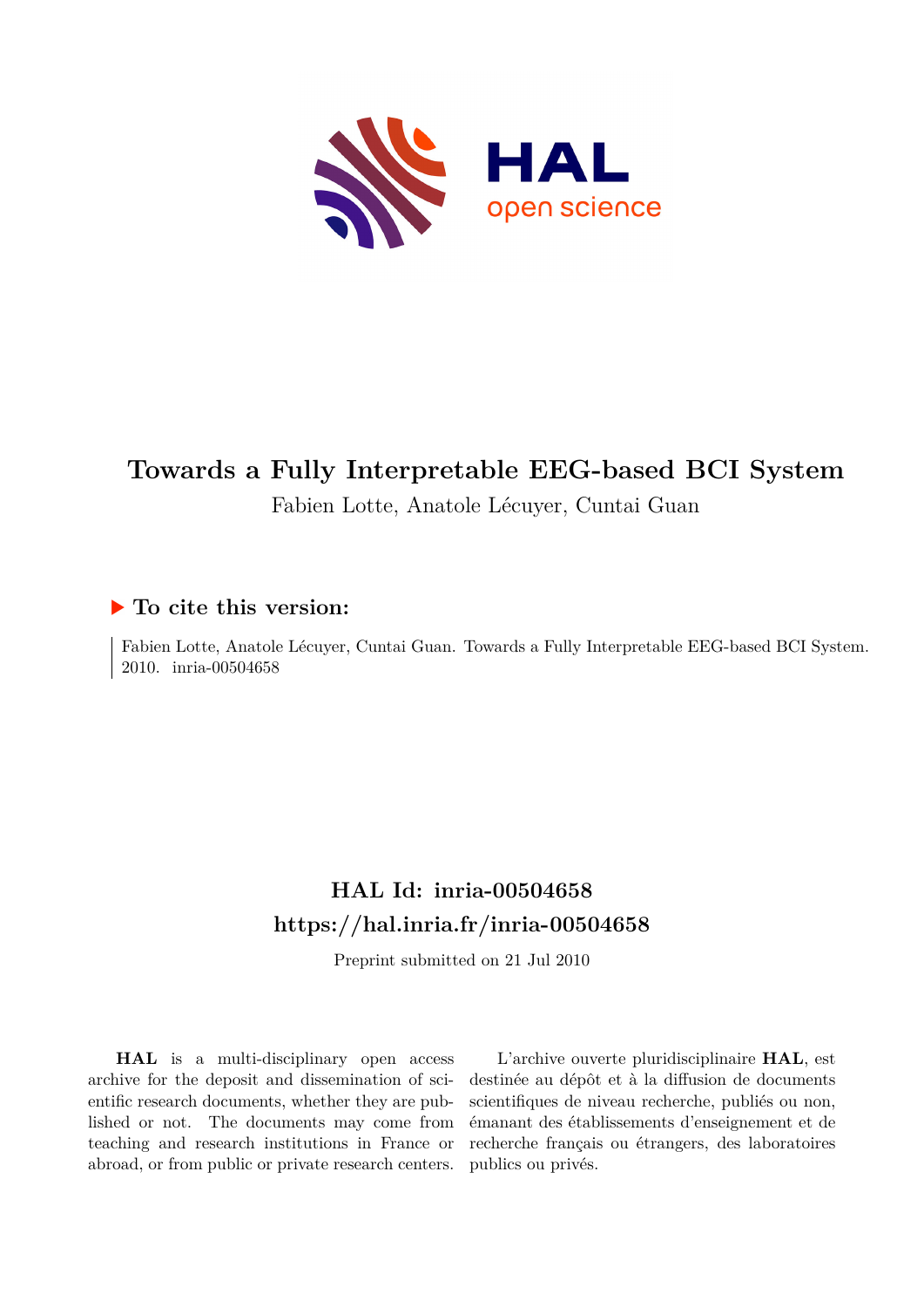# Towards a Fully Interpretable EEG-based BCI System

 ${\rm F\; Lotte^1, \; A\; Lécuyer^2}$  and  ${\rm C\; Guan^1}$ 

<sup>1</sup> Institute for Infocomm Research ( $I^2R$ ), 1 Fusionopolis Way,  $\#21-01$  Connexis, 138632, Singapore 2 INRIA Rennes-Bretagne Atlantique, Campus Universitaire de Beaulieu, 35042, Rennes Cedex, France

E-mail: fprlotte@i2r.a-star.edu.sg

Abstract. Most Brain-Computer Interfaces (BCI) are based on machine learning and behave like black boxes, i.e., they cannot be interpreted. However, designing interpretable BCI would enable to discuss, verify or improve what the BCI has automatically learnt from brain signals, or possibly gain new insights about the brain. In this paper, we present an algorithm to design a fully interpretable BCI. It can explain what power in which brain regions and frequency bands corresponds to which mental state, using "if-then" rules expressed with simple words. Evaluations showed that this algorithm led to a truly interpretable BCI as the automatically derived rules were consistent with the literature. They also showed that we can actually verify and correct what an interpretable BCI has learnt so as to further improve it.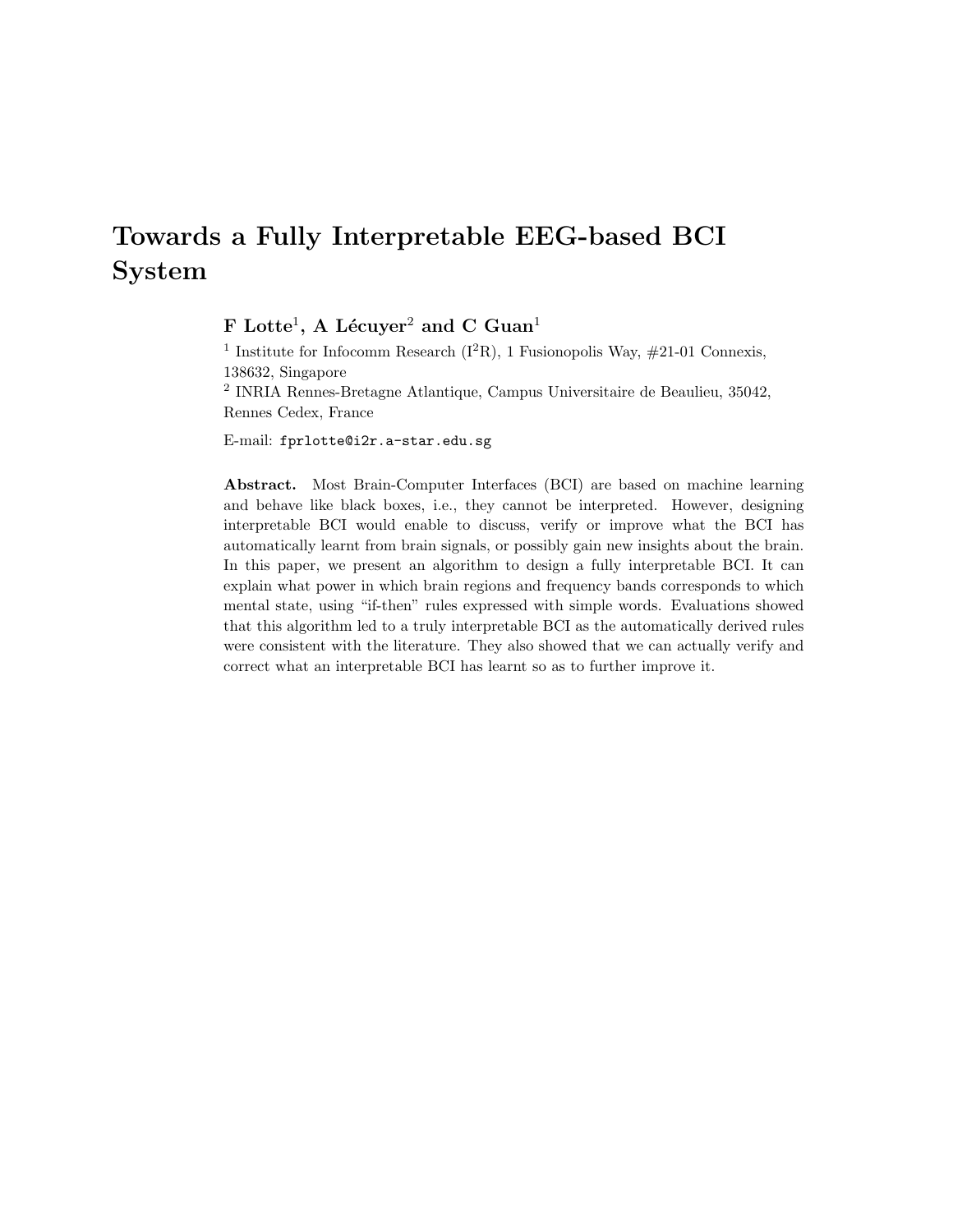# 1. Introduction

Brain-Computer Interfaces (BCI) are communication systems which enable users to send commands to computers by using brain activity only, this activity being generally measured by ElectroEncephaloGraphy (EEG) [1]. Since most BCI are based on machine learning, proposing a BCI design from which we could interpret what has been learnt would have several advantages. Indeed, it could be used to 1) check and improve the BCI design or protocol, 2) discuss what the BCI has learnt with neurophysiologists or other non-technical people, or 3) possibly improve our understanding of the brain [2]. Unfortunately, most BCI are black boxes, i.e., we cannot interpret what they automatically learn from the data [3]. Therefore, the BCI community has stressed the need for signal processing techniques from which humans could gain insights about the brain processes used by the BCI [2, 3].

Surprisingly, few papers have explored the design of interpretable BCI. For the sake of interpretability, some groups have studied the weights of classifiers [2, 4, 5] and spatial filters [6], or feature selection techniques [7, 8]. These methods give insights on what the most relevant features, channels and/or frequency bands are. Although this information is interesting, such methods cannot explain which values for the features correspond to which mental state. They cannot inform about which brain regions (in the whole brain volume, not only the surface) are relevant either, which could be a precious information. Finally, they do not provide a concise and simple explanation of what the BCI has learnt. This makes such BCI virtually impossible to interpret by non-technical people.

In this paper, we propose a method to design a fully interpretable EEG-based BCI. This method can report on what power in relevant brain regions and frequency bands corresponds to which mental state, by using simple words. The paper is organized as follows: Section 2 describes the proposed algorithm. Then, Section 3 reports on its evaluation. Finally, Section 4 concludes the paper.

# 2. Method

Our method to design an interpretable BCI can be broken down into three steps: 1) feature extraction based on inverse solutions, 2) classification based on fuzzy inference systems and 3) interpretability improvement based on linguistic approximation. They are detailed hereafter.

### 2.1. Feature extraction based on inverse solutions

To design an interpretable BCI, we first need interpretable features. Thus, we use features based on inverse solutions, i.e., methods that can estimate the activity in the whole brain volume from scalp EEG signals only. More precisely, we use FuRIA features [9] which correspond to the power in a small number of brain regions and associated frequency bands, estimated using an inverse solution. With FuRIA, the frequency bands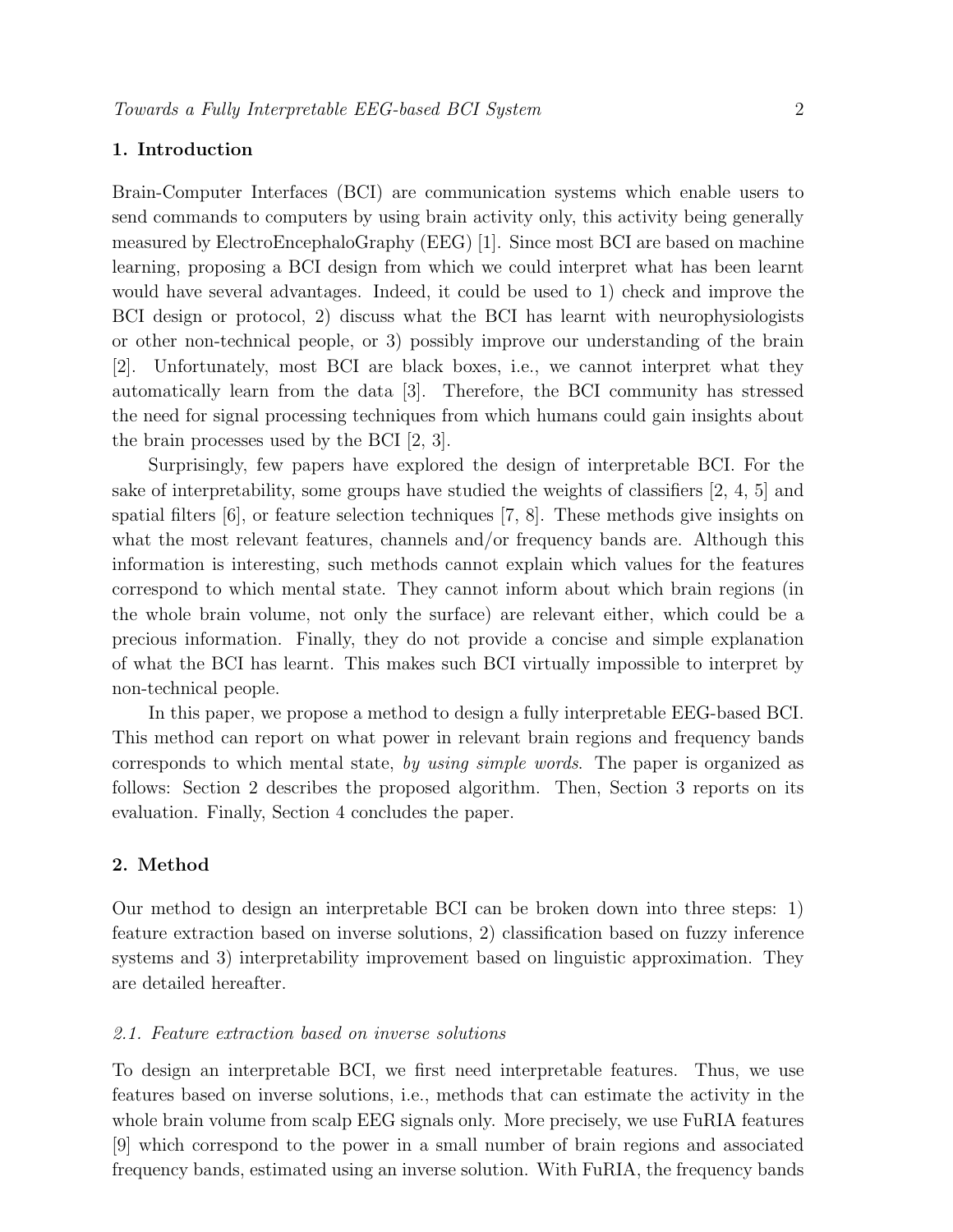and brain regions whose power is relevant for classification are automatically identified from training EEG data using an appropriate learning algorithm (see [9] for details). In order to estimate the power in the whole brain volume from the scalp EEG signals, we used the sLORETA inverse solution [10] within FuRIA. As FuRIA features correspond to physiological information, they provide useful insights about the brain. However, they cannot report on what feature values correspond to which mental state on their own, hence the need for an interpretable classifier.

### 2.2. Classification: Fuzzy Inference Systems

The interpretable classifier we selected to classify FuRIA features is a Fuzzy Inference System (FIS) [11]. A FIS can automatically extract fuzzy "if-then" rules from data, these rules describing which input feature values correspond to which output class, i.e., mental state. When using the selected FIS (see [11] for details), the  $j<sup>th</sup>$  fuzzy rule is as follows:

If 
$$
X_1
$$
 is  $A_{j1}$  and ... and  $X_i$  is  $A_{ji}$  and ... and  $X_N$  is  $A_{jN}$  Then Class is  $C_j$ 

where  $X_i$  is the  $i<sup>th</sup>$  feature (here, a FuRIA feature, i.e., the power in a given brain region and frequency band) and  $A_{ji}$  is a fuzzy set, i.e., a function that describes the distribution of values taken by feature *i* for the mental state of class  $C_j$ . In other words, " $X_i$  is  $A_{ji}$ " means "the value of feature  $X_i$  belongs to the fuzzy set (or distribution)  $A_{ii}$ ".

Such fuzzy rules enable us to 1) classify EEG signals [11] and 2) interpret what the FIS has learnt. Indeed, they can report on which power in each relevant brain region and frequency band corresponds to which mental state. Although they can be interpreted by researchers familiar with fuzzy sets, they are not naturally easy to understand. Thus, to further ease their interpretability, we finally employ a method known as linguistic approximation to express fuzzy sets with simple words.

#### 2.3. Improving interpretability: linguistic approximation

Fuzzy logic being a methodology for "computing with words" [12], it can be used to express fuzzy sets with words [12, 13]. This appears as useful since humans understand and manipulate words routinely. Linguistic approximation consists in replacing a set of rules based on fuzzy sets (i.e., mathematical functions) by a set of rules based on linguistic terms, i.e., words associated to fuzzy sets [12]. The fuzzy sets learnt by our FIS are not linguistic terms. Therefore, using linguistic approximation enables us to express our FIS with words.

Based on Yager's framework [13], the first step of linguistic approximation consists in defining a vocabulary V, i.e., a collection of linguistic terms  $L_k$   $(k \in [1..N_t])$ . Thus, each  $L_k$  is a fuzzy set which represents and describes the word  $W_k$ . As our FIS uses two-sided Gaussian fuzzy sets (i.e., Gaussians with a plateau and potentially different standard deviations on each side), we use the same kind of fuzzy sets for linguistic terms. We define our vocabulary as a collection of  $N_t$  (an odd number) such fuzzy sets regularly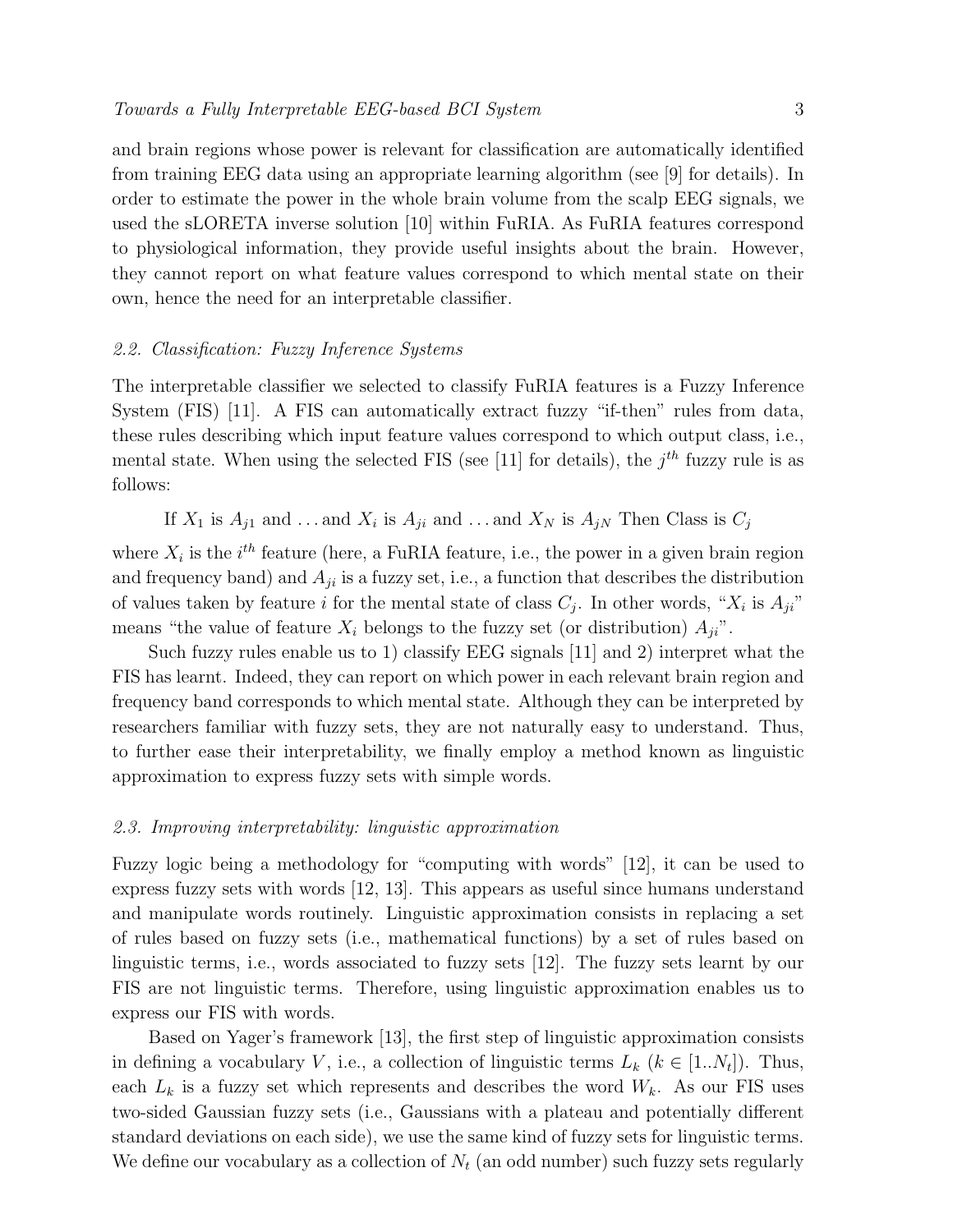spaced in the  $[-1:1]$  interval, all with the same standard deviations. The  $k^{th}$  fuzzy set  $L_k$  of our vocabulary is defined as having the following left mean  $\mu_{L_k}$ , right mean  $\mu_{R_k}$ and standard deviation  $\sigma$  ( $\sigma_{L_k} = \sigma_{R_k} = \sigma$ ):

$$
\mu_{L_k} = -1 + \frac{2k}{(N_t - 1)} - \frac{1}{2(N_t - 1)}\tag{1}
$$

$$
\mu_{R_k} = -1 + \frac{2k}{(N_t - 1)} + \frac{1}{2(N_t - 1)}\tag{2}
$$

$$
\sigma = \frac{1}{2(N_t - 1)\sqrt{2ln(2)}}\tag{3}
$$

Then, each fuzzy set  $L_k$  is assigned to a word  $W_k$ . For instance, for  $N_t = 3$ , we use the words "Low", "Medium" and "High" to describe the value of a feature. Figure 1 shows an example of vocabulary with  $N_t = 5$  linguistic terms.



**Figure 1.** A vocabulary with  $N_t = 5$  linguistic terms (Very low, Low, Medium, High, Very high).

The vocabulary defined, linguistic approximation then consists in selecting a linguistic term to replace each fuzzy set used in the FIS. Among the possible selection criteria [13], we used the most intuitive one, namely the "closeness", which reflects how close two fuzzy sets are from each other. We defined closeness with respect to the distance  $dist(A, B)$  between fuzzy sets A and B:

$$
closeness(A, B) = \frac{1}{1 + dist(A, B)}
$$
\n<sup>(4)</sup>

In our vocabulary, all fuzzy sets have the same standard deviation  $\sigma$ , which enables us to define  $dist(A, B)$  independently of  $\sigma$ :

$$
dist(A, B) = \left| \frac{(\mu_{L_A} + \mu_{R_A})}{2} - \frac{(\mu_{L_B} + \mu_{R_B})}{2} \right|
$$
\n(5)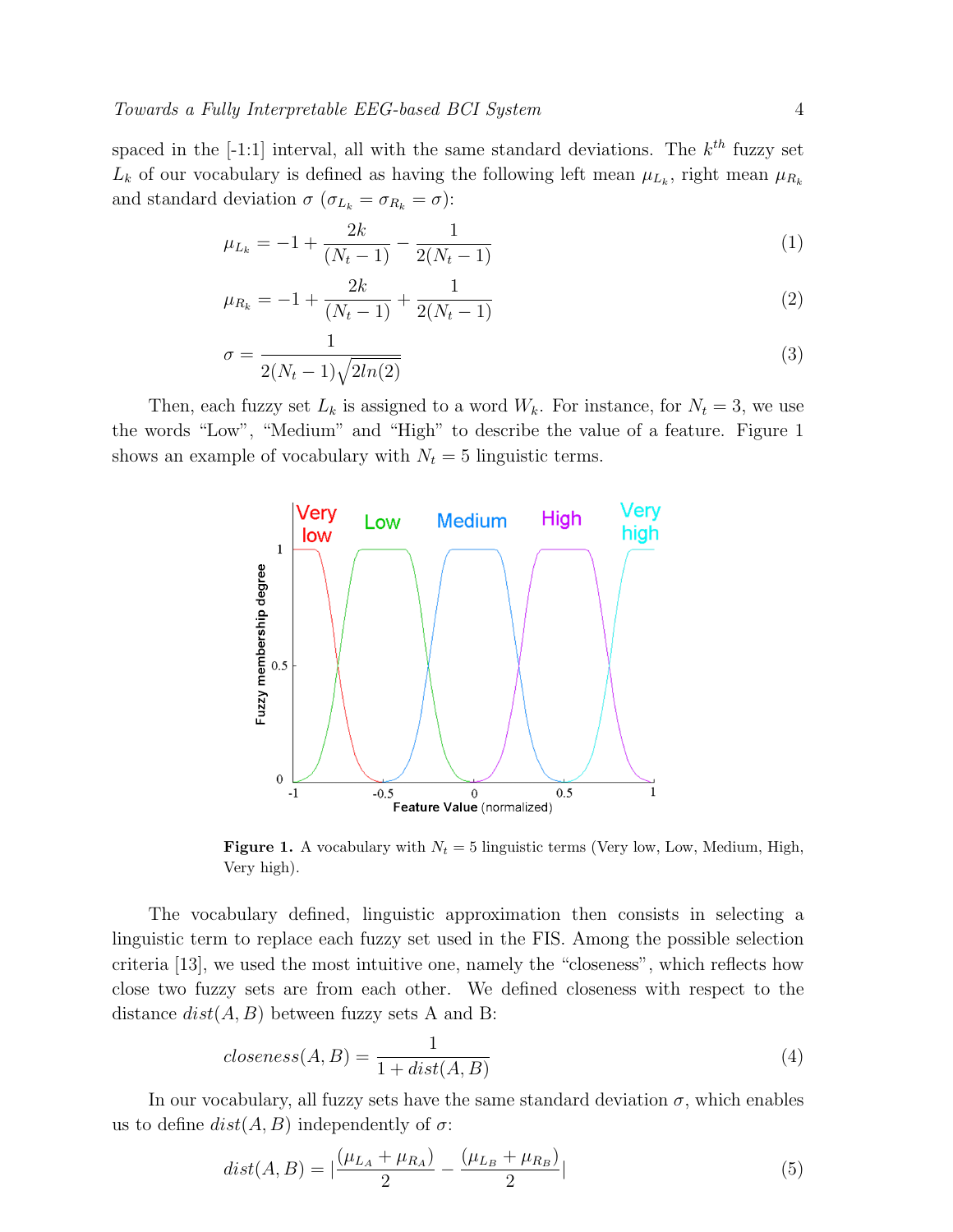This distance and vocabulary require that the means of the fuzzy sets learnt by the FIS be normalized to [-1:1] for each feature. We can then replace each " $X_i$  is  $A_{ji}$ " by " $X_i$ is  $L_k$ " where  $L_k$  is the linguistic term from the vocabulary for which *closeness*( $A_{ji}, L_k$ ) is the highest. We can finally express each " $X_i$  is  $A_{ji}$ " by " $X_i$  is  $W_k$ " where  $W_k$  is the word described by  $L_k$ .

The linguistic approximation completed, what the BCI has learnt automatically can be described by simple and easy-to-understand "if-then" rules. Indeed, these rules report on what power in relevant brain regions and frequency bands corresponds to which mental state, by using words only. Figure 2 summarizes the whole process to design an interpretable BCI. It should be mentioned that this whole approach can deal equally well with binary or multiclass problems, as both FuRIA and FIS are multiclass algorithms [9, 11].



Figure 2. Schematic representation of the proposed algorithm to design an interpretable BCI. An artificial example is provided to ease understanding. In the tables provided, each row corresponds to an "if-then" rule, and each column to a feature. These rules describe the feature values for the mental state they infer.

# 3. Evaluation

# 3.1. EEG signals: BCI competition 2003, data set IV

We used data set IV from BCI competition 2003 for evaluation [14]. It contains EEG signals recorded while a subject performed self-paced left and right hand finger tapping.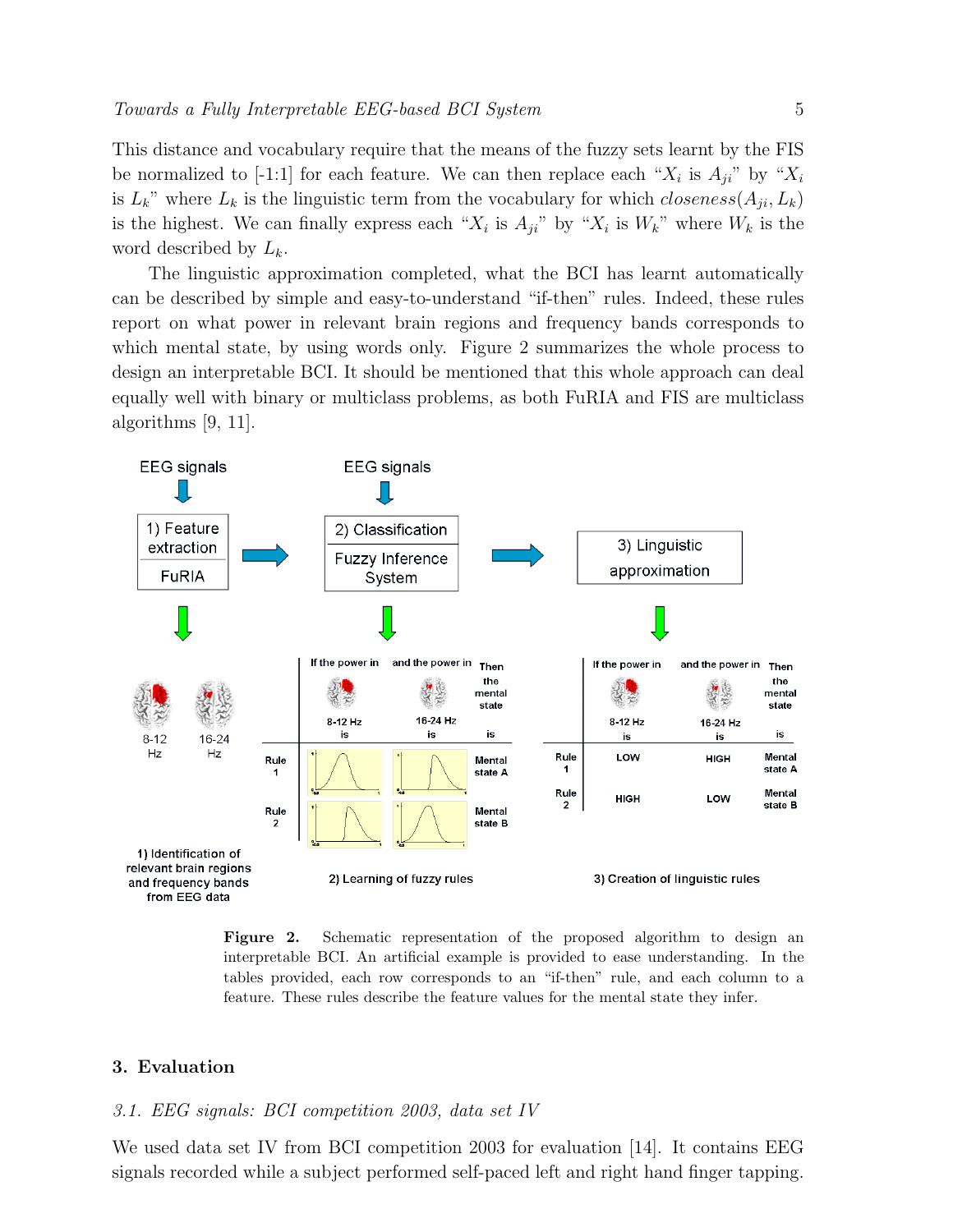EEG signals were recorded using 28 electrodes and comprised the 500 ms before each actual movement. The classification task consists in predicting the hand that the subject will use for tapping. The training and testing sets provided contained 314 and 100 EEG trials respectively.

### 3.2. Results

We trained FuRIA and FIS on the available training set and tested the resulting BCI on the testing set. The rules automatically extracted are shown in Figure 3. In this figure, each row represents a fuzzy "if-then" rule and each column represents a feature. As such, the fuzzy sets or words displayed in the tables describe the value of the power in the brain region (in red color) and frequency band displayed on top, for the mental state inferred by the corresponding rule.



Figure 3. Rules extracted automatically by the BCI: a) raw rules without any linguistic approximation, b) linguistic rules using a vocabulary with  $N_t = 3$  terms: Low, Medium and High.

First, it appears that the linguistic approximations are clearly easier to read than the raw rules. More importantly, these linguistic approximations are accessible to people who do not know what a fuzzy set is, e.g., neurophysiologists. Then, Rule 1 suggests that during an intention of left hand movement (mental state "Left"), the Beta band (here 14-28 Hz or 14-31 Hz) power is lower (label "Medium") in the right motor cortex than in the left motor cortex (label "High"). Rule 2 suggests a symmetric behavior for right hand movement intention. This is consistent with the literature, as hand movement intention is known to trigger a power decrease (event related desynchronization), in the motor cortex contralateral to the hand concerned, in the Mu and Beta bands [1]. Finally, our BCI (using the raw rules) reached an accuracy of 85 % on the test set, i.e., a slightly better score than that of the competition winners, who reached a score of 84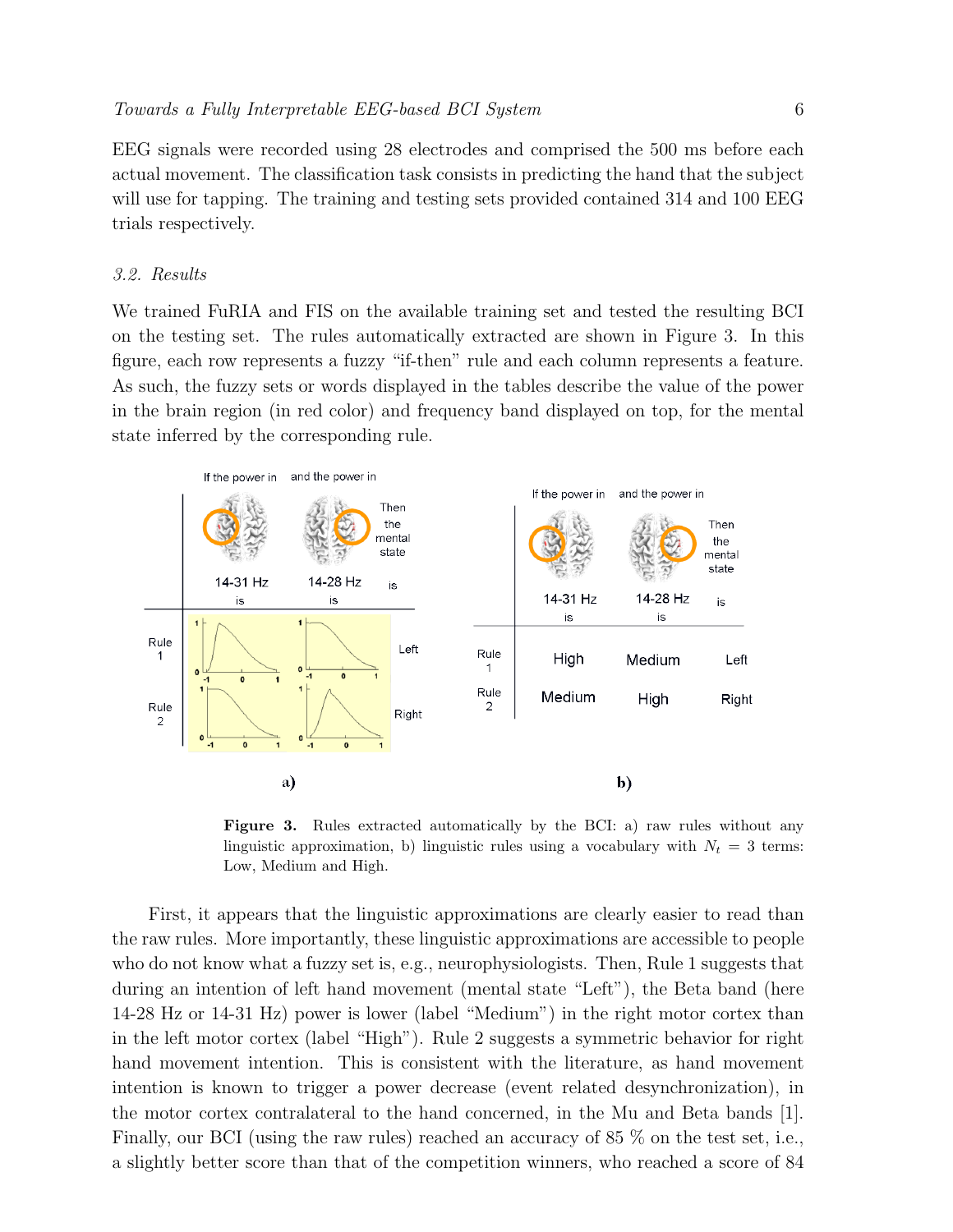% [14]. This suggests our BCI is both efficient and interpretable.

We also evaluated this approach on EEG signals recorded during a visual spatial attention experiment, in collaboration with Dr. Tzelepi, a neurophysiologist from the National Technical University of Athens in Greece, and Dr. Ron-Angevin from Malaga university in Spain (details not reported here due to space limitations). Inspection of the obtained linguistic rules by Dr. Tzelepi revealed that out of 5 rules and 5 features automatically extracted, 4 rules and 4 features were consistent with the literature whereas 1 rule and 1 feature were not. Interestingly enough, removing this rule and feature slightly increased the BCI classification performances. This reveals yet another advantage of interpretable BCI: they can be checked to be potentially improved. Interested readers may refer to the first author's PhD thesis [15] for more details.

# 4. Conclusion

We have presented an algorithm to design a fully interpretable BCI system. This algorithm relies on the combination of inverse-solutions, fuzzy inference systems and linguistic approximation. This system can explain what power in which brain regions and frequency bands corresponds to which mental state, using "if-then" rules expressed with simple words.

Evaluations of our algorithm suggested that knowledge from the literature was actually reflected by the rules automatically extracted. They also suggested that being able to interpret the BCI may help improve it. Incidentally, this BCI also appeared to have high classification performances. Therefore, the proposed method appears as a useful tool to 1) verify what has been learnt by the BCI and 2) to display and discuss the knowledge automatically extracted by the BCI with non technical people, e.g., medical doctors. It might also prove useful to gain knowledge about the brain dynamics when used to analyze new neurophysiological signals.

Future work could deal with additional evaluations on more subjects and other types of neurophysiological signals. It could also aim at improving the method by integrating additional information such as the time course of brain activity. Finally, it could also be interesting to study new ways of representing the rules, to make the BCI even more intuitively interpretable.

# Acknowledgments

Authors would like to thank Dr. Areti Tzelepi, Dr. Brahim Hamadicharef and Ms. Morgane Rosendale for their help related to this work.

# References

[1] G. Pfurtscheller and C. Neuper. Motor imagery and direct brain-computer communication. proceedings of the IEEE, 89(7):1123–1134, 2001.